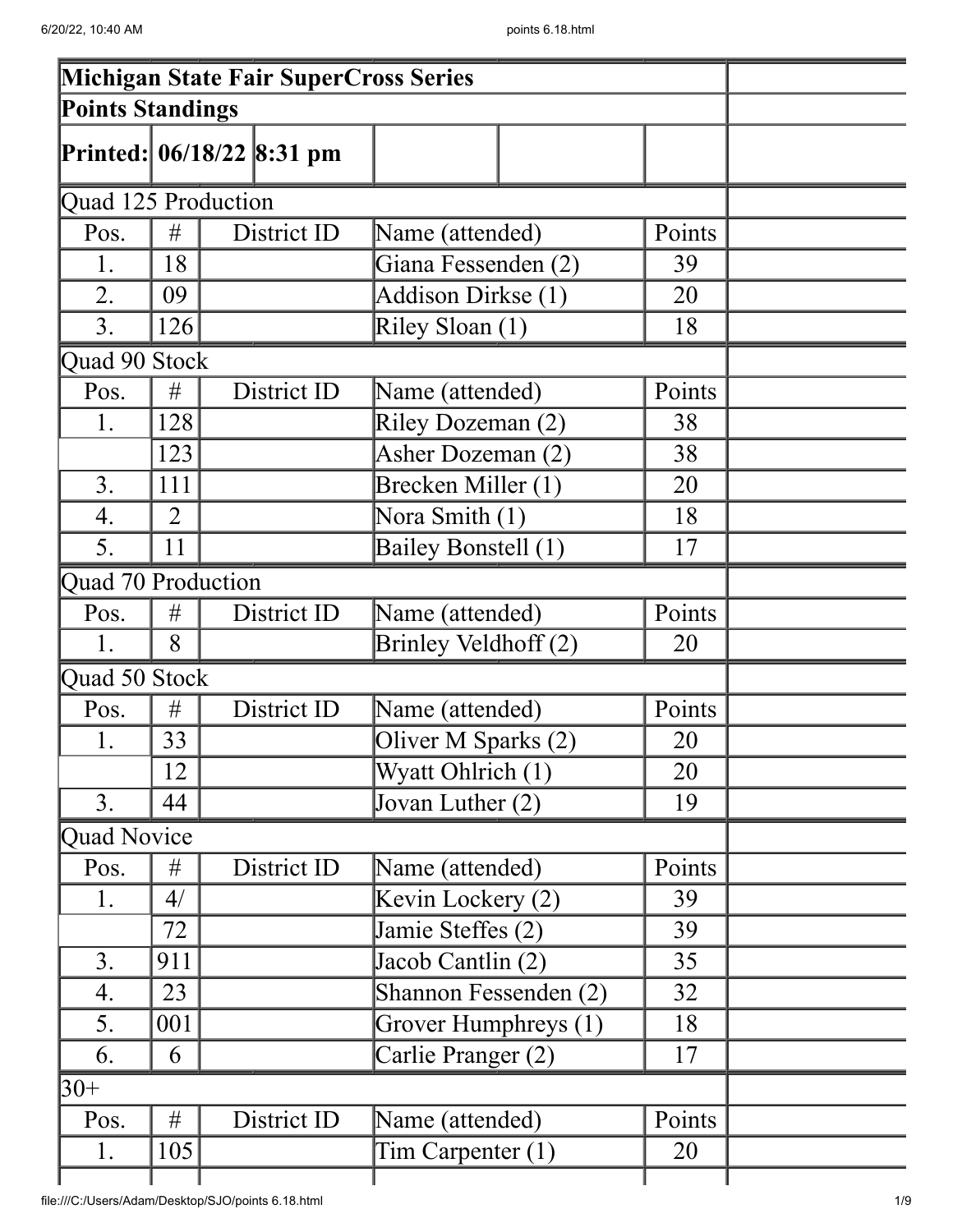| 2.           | 747            |             | $Dan$ Kroll $(1)$     | 19     |  |
|--------------|----------------|-------------|-----------------------|--------|--|
| 3.           | 275            |             | Jake Mccollum (1)     | 18     |  |
| 4.           | 7              |             | Tyler Ohlrich (1)     | 17     |  |
| $35+$        |                |             |                       |        |  |
| Pos.         | #              | District ID | Name (attended)       | Points |  |
| 1.           | 10             |             | Bobby Decheney (2)    | 35     |  |
| 2.           | 11             |             | Nick Bonstell (1)     | 20     |  |
|              | 747            |             | Dan Kroll (1)         | 20     |  |
| 4.           | 275            |             | Jake Mccollum (1)     | 19     |  |
| 5.           | 454            |             | Kirk Semlow (1)       | 18     |  |
| 6.           | 52             |             | Scott Wahr (1)        | 17     |  |
| 50 4-6 Jr.   |                |             |                       |        |  |
| Pos.         | #              | District ID | Name (attended)       | Points |  |
| 1.           | 6              |             | Emerson Zwinger (2)   | 20     |  |
| 2.           | 381            |             | Memphis Wiersema (1)  | 19     |  |
| 50 4-8 Sr.   |                |             |                       |        |  |
| Pos.         | #              | District ID | Name (attended)       | Points |  |
| 1.           | 216            |             | Brodie Mackay (2)     | 39     |  |
| 2.           | 527            |             | Dakota Priest Jr (2)  | 35     |  |
| 3.           | 86             |             | Carter Rodriguez (2)  | 34     |  |
| 4.           | 27             |             | Reed Bowen (2)        | 33     |  |
| 5.           | 22             |             | Rogan Luther $(2)$    | 28     |  |
|              | 6              |             | Jack Caruso (2)       | 28     |  |
| 7.           | 344            |             | Daxton Medema (2)     | 27     |  |
| 8.           | 598            |             | Ava Mall $(1)$        | 20     |  |
| 9.           | $\overline{4}$ |             | Logan J. Miller $(1)$ | 19     |  |
| 10.          | 812            |             | Nolan Kellar (1)      | 13     |  |
| 11.          | 1x             |             | Eli Earle $(1)$       | 12     |  |
| 12.          | 158            |             | Wesson Kelley (1)     | 11     |  |
| 50 Sport 4-8 |                |             |                       |        |  |
| Pos.         | #              | District ID | Name (attended)       | Points |  |
| 1.           | 462            |             | Tucker Carpenter (2)  | 38     |  |
| 2.           | 22             |             | Rogan Luther $(1)$    | 20     |  |
| 3.           | 759/           |             | Brantley Hall (2)     | 19     |  |
|              | 6              |             | Jack Caruso (1)       | 19     |  |
| 5.           | 299            |             | Weston Bloomquist (1) | 18     |  |
|              |                |             |                       |        |  |

6/20/22, 10:40 AM points 6.18.html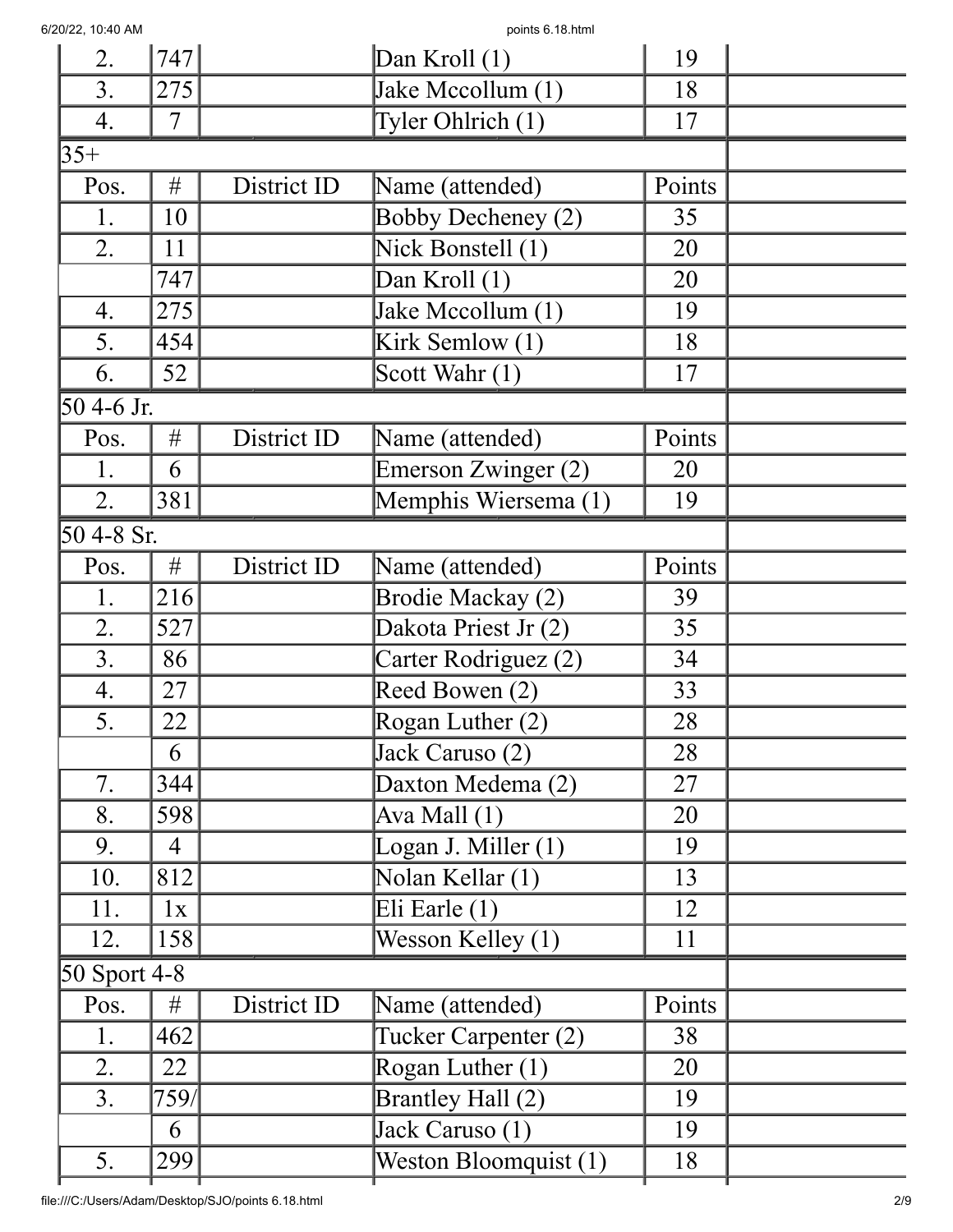| 6.           | 646  |             | Seth Dilts (1)               | 17             |  |
|--------------|------|-------------|------------------------------|----------------|--|
|              | 99   |             | Cruz Powers (1)              | 17             |  |
| 8.           | 108  |             | Liam Farkas (2)              | 16             |  |
|              | 177  |             | Axel Dehaan (1)              | 16             |  |
| 50 Trail 7-8 |      |             |                              |                |  |
| Pos.         | #    | District ID | Name (attended)              | Points         |  |
| 1.           | 527  |             | Dakota Priest Jr (1)         | 20             |  |
| 2.           | 22   |             | Rogan Luther $(1)$           | 19             |  |
| 3.           | 8    |             | Jericho Fessenden (1)        | 18             |  |
| 4.           | 88   |             | $\overline{D$ ylan Folts (1) | 17             |  |
| 5.           | 56   |             | Sawyer Hileman (1)           | 16             |  |
| 50 Trail 4-6 |      |             |                              |                |  |
| Pos.         | #    | District ID | Name (attended)              | Points         |  |
| 1.           | 462  |             | Tucker Carpenter (2)         | 37             |  |
| 2.           | 87   |             | Carter Veldhoff (2)          | 33             |  |
| 3.           | 759/ |             | Brantley Hall (2)            | 32             |  |
| 4.           | 411  |             | Kendall Semlow (2)           | 31             |  |
| 5.           | 77   |             | Julian Moses (2)             | 29             |  |
| 6.           | 118  |             | Paxton Eaker (2)             | 22             |  |
| 7.           | 177  |             | Axel Dehaan (1)              | 20             |  |
|              | 299  |             | Weston Bloomquist (1)        | 20             |  |
| 9.           | 830  |             | Hutch Goodman (1)            | 19             |  |
| 10.          | 759  |             | Maddox Medema (2)            | 14             |  |
| 11.          | 381  |             | Memphis Wiersema (2)         | 13             |  |
|              | 99   |             | Cruz Powers (1)              | 13             |  |
| 13.          | 64   |             | Legend Duff $(1)$            | 12             |  |
|              | 108  |             | Liam Farkas (2)              | 12             |  |
| 15.          | 646  |             | Seth Dilts (1)               | 11             |  |
| 16.          | 155  |             | Baylor Stark (1)             | 10             |  |
| 17.          | 297  |             | Braxon Gorbig (1)            | 9              |  |
| 18.          | 21   |             | Kolton Umphrey (1)           | $\overline{7}$ |  |
| 19.          | 1x   |             | Eli Earle (1)                | 6              |  |
| 20.          | 12   |             | Wyatt Ohlrich (1)            | 5              |  |
| 21.          | 05   |             | Renner Vanloo (1)            | 4              |  |
| $ 65 7-9$    |      |             |                              |                |  |
| Pos.         | #    | District ID | Name (attended)              | Points         |  |
|              |      |             |                              |                |  |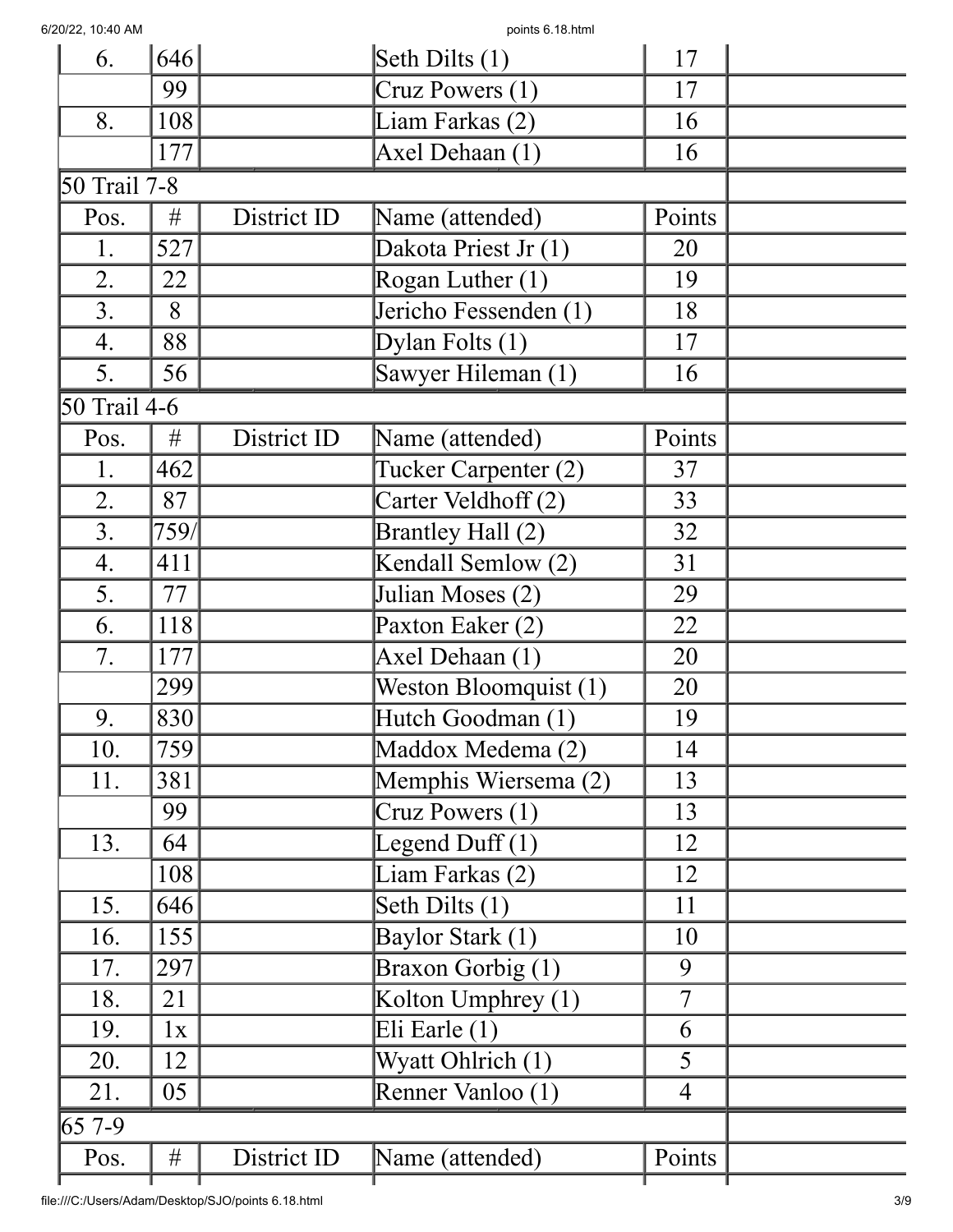| 1.                       | 22             |             | Kylan Luther $(2)$     | 39     |  |
|--------------------------|----------------|-------------|------------------------|--------|--|
| 2.                       | $\tau$         |             | William Newenhouse (2) | 36     |  |
| 3.                       | 642            |             | Ryder Carlon (2)       | 32     |  |
| 4.                       | 313            |             | Natalie Wright (2)     | 30     |  |
| 5.                       | 107            |             | Kaisyn Arnette (1)     | 20     |  |
| 6.                       | $\overline{2}$ |             | Travis Blain (1)       | 19     |  |
| 7.                       | 8              |             | Kayden Haley (1)       | 17     |  |
|                          | 541            |             | Wyatt Stephenson (1)   | 17     |  |
| 9.                       | 676            |             | Lyric Latsch (1)       | 14     |  |
| 10.                      | 47             |             | Parker Prater (1)      | 13     |  |
| 85 7-11                  |                |             |                        |        |  |
| Pos.                     | $\#$           | District ID | Name (attended)        | Points |  |
| 1.                       | 38             |             | Trevor Veltkamp (1)    | 20     |  |
| 2.                       | $\overline{3}$ |             | Ryder Goerbig (1)      | 19     |  |
| 3.                       | $\overline{2}$ |             | Travis Blain (1)       | 18     |  |
| 4.                       | 88             |             | Morgan Newton (1)      | 17     |  |
| 85 12 - 15               |                |             |                        |        |  |
| Pos.                     | #              | District ID | Name (attended)        | Points |  |
| 1.                       | 411            |             | Krue Semlow (2)        | 38     |  |
| 2.                       | 11             |             | Colt Bonstell (2)      | 37     |  |
| 3.                       | 623            |             | Austin Vandiver (2)    | 36     |  |
| 4.                       | 5              |             | James Smith (2)        | 32     |  |
|                          | 563            |             | Joey Witherspoon $(2)$ | 32     |  |
| 6.                       | 4              |             | Brody Miller (1)       | 20     |  |
| 85 C                     |                |             |                        |        |  |
| Pos.                     | #              | District ID | Name (attended)        | Points |  |
| 1.                       | 32             |             | Scott Fessenden (2)    | 39     |  |
| 2.                       | 23             |             | Easton Sizemore (2)    | 36     |  |
| 3.                       | 618            |             | Deegan Green (2)       | 33     |  |
|                          | 744            |             | Jaydo Hancock (2)      | 33     |  |
| 5.                       | 77             |             | Alissa Hancock (2)     | 29     |  |
| 6.                       | 720            |             | Calyn Green (2)        | 28     |  |
| 7.                       | 22             |             | Cole Votsch (1)        | 20     |  |
| 8.                       | 528            |             | Trae Gerencer (1)      | 18     |  |
| 9.                       | 563            |             | Gabi Witherspoon (1)   | 15     |  |
| $ 125 2 \text{ Stroke} $ |                |             |                        |        |  |

т

T

┱

T

Τ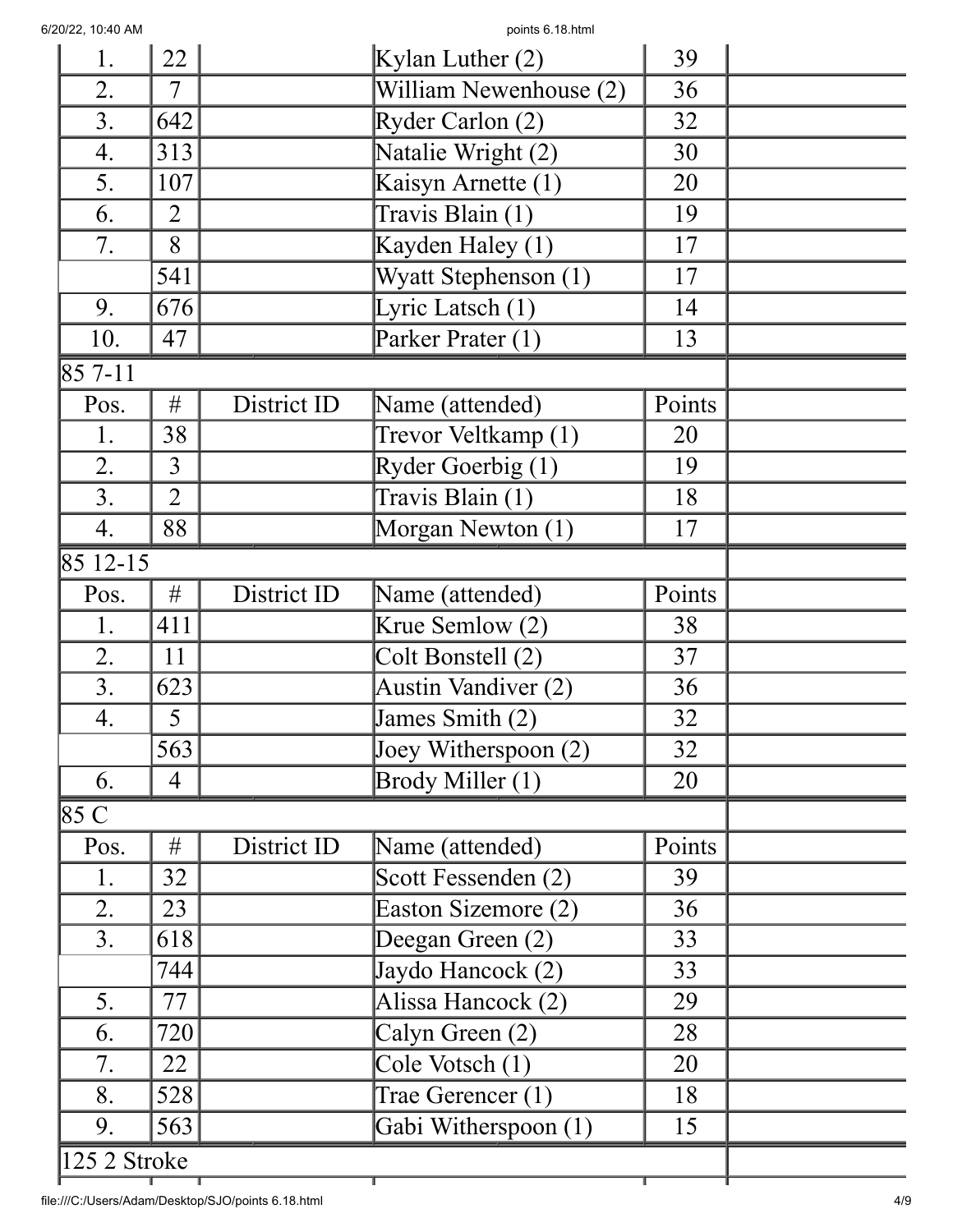| Pos.             | #              | District ID | Name (attended)              | Points |  |
|------------------|----------------|-------------|------------------------------|--------|--|
| 1.               | 72             |             | Kasey Garth (2)              | 39     |  |
| 2.               | 016            |             | Ryan Neubauer (2)            | 34     |  |
|                  | 25             |             | Ben Deroo (2)                | 34     |  |
| 4.               | 24             |             | Evan Brown (2)               | 31     |  |
| 5.               | 8              |             | Jadin Bailey (1)             | 20     |  |
| 6.               | 27             |             | Travis Becker (1)            | 18     |  |
| 7.               | 100            |             | Maxx Powers (1)              | 16     |  |
| 8.               | 216            |             | Kenny Laporte (1)            | 14     |  |
| 9.               | 163            |             | Beckett Mathes (1)           | 12     |  |
| 250 All Star A/b |                |             |                              |        |  |
| Pos.             | #              | District ID | Name (attended)              | Points |  |
| 1.               | 64             |             | Gatlin Combs (2)             | 40     |  |
| 2.               | 34             |             | Kody Smith (2)               | 37     |  |
| 3.               | 81             |             | Jamie Steffes Jr (2)         | 32     |  |
| 4.               | 105            |             | $Tim$ Carpenter $(1)$        | 19     |  |
| 5.               | 14             |             | Corin Davis (1)              | 17     |  |
| 6.               | 529            |             | Trevor Lake (1)              | 16     |  |
| 7.               | 144            |             | Riley Scholten (1)           | 15     |  |
| 8.               | 17             |             | Trever Wahr (1)              | 13     |  |
| 250 B            |                |             |                              |        |  |
| Pos.             | #              | District ID | Name (attended)              | Points |  |
| 1.               | 22             |             | Gabriel Dewey (1)            | 20     |  |
| 2.               | 38             |             | Kyle Haverdink $(1)$         | 19     |  |
| 250 C            |                |             |                              |        |  |
| Pos.             | #              | District ID | Name (attended)              | Points |  |
| 1.               | 029            |             | Ryan Robinson (2)            | 39     |  |
| 2.               | 792            |             | Quinton Childs (2)           | 38     |  |
| 3.               | 126            |             | Dylan Fleenor $(2)$          | 35     |  |
| 4.               | 167            |             | Brian Playter (2)            | 33     |  |
| 5.               | 25             |             | <b>Bobby Christopher (2)</b> | 30     |  |
| 6.               | 216            |             | Kenny Laporte (1)            | 19     |  |
| 7.               | 6              |             | Gabriel Zwinger (1)          | 15     |  |
|                  | 22             |             | Colton Teeter (1)            | 15     |  |
| 9.               | 21/            |             | Alex Ambrose (1)             | 14     |  |
| 10.              | $\overline{2}$ |             | Devin Doss (1)               | 13     |  |
|                  |                |             |                              |        |  |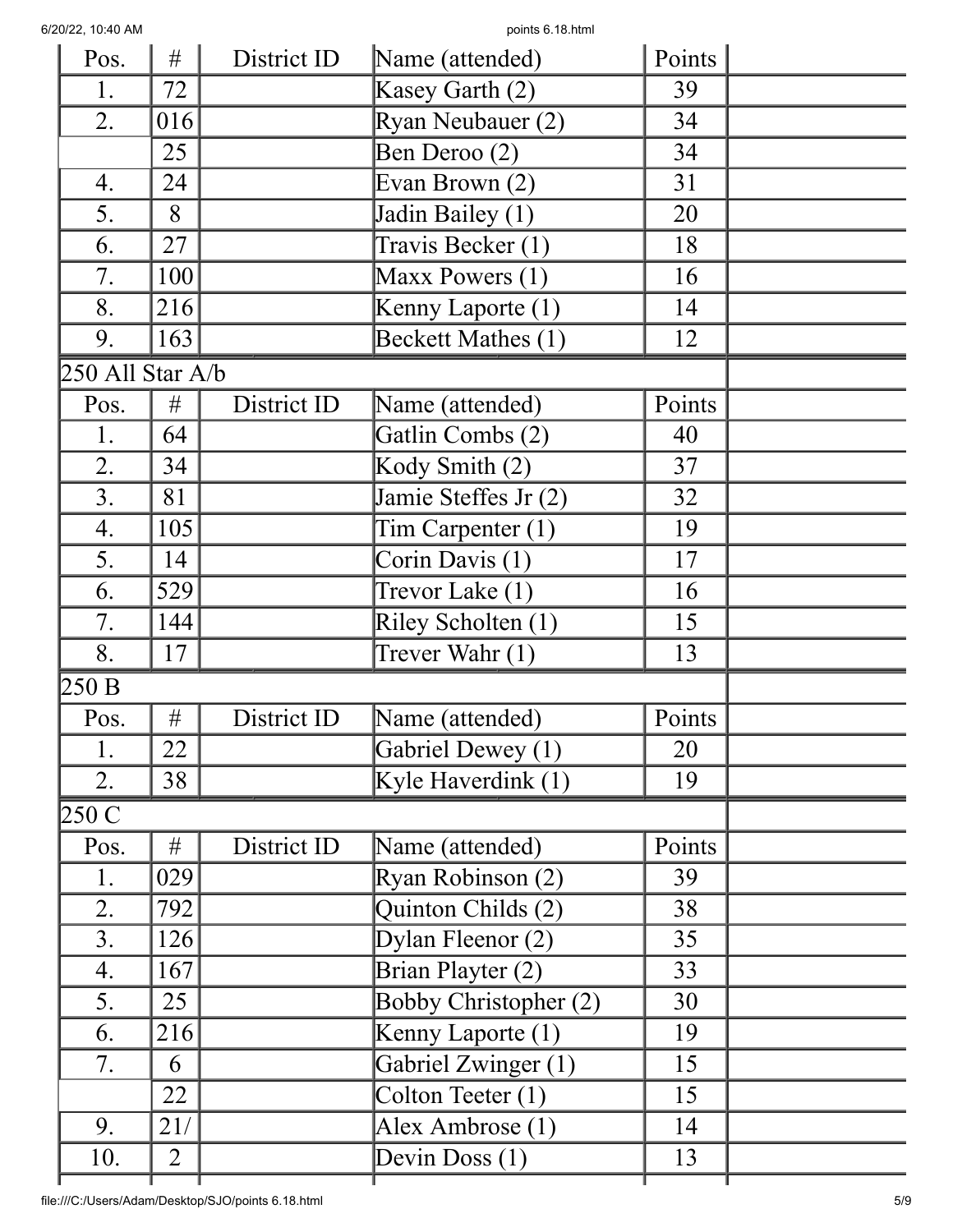| 6/20/22, 10:40 AM |                 |             | points 6.18.html                    |        |  |
|-------------------|-----------------|-------------|-------------------------------------|--------|--|
| 11.               | 74              |             | Hendrix Muma (1)                    | 12     |  |
| 12.               | 20              |             | Jordan Fessenden (1)                | 11     |  |
| Lites Jr. 12-16   |                 |             |                                     |        |  |
| Pos.              | #               | District ID | Name (attended)                     | Points |  |
| 1.                | 72              |             | Kasey Garth (2)                     | 39     |  |
| 2.                | 8               |             | Jadin Bailey (1)                    | 20     |  |
| 3.                | 100             |             | Maxx Powers (1)                     | 18     |  |
| Mini Open         |                 |             |                                     |        |  |
| Pos.              | #               | District ID | Name (attended)                     | Points |  |
| 1.                | $\overline{7}$  |             | William Newenhouse (2)              | 37     |  |
| 2.                | 618             |             | Deegan Green (2)                    | 34     |  |
| 3.                | 38              |             | Trevor Veltkamp (1)                 | 20     |  |
| 4.                | $\overline{2}$  |             | Travis Blain (1)                    | 19     |  |
| 5.                | $\overline{3}$  |             | Ryder Goerbig (1)                   | 18     |  |
| 6.                | 88              |             | Morgan Newton (1)                   | 16     |  |
| 7.                | 47              |             | Parker Prater (1)                   | 14     |  |
| Open All Star A/b |                 |             |                                     |        |  |
| Pos.              | #               | District ID | Name (attended)                     | Points |  |
| 1.                | 64              |             | Gatlin Combs (2)                    | 39     |  |
| 2.                | 34              |             | Kody Smith (2)                      | 37     |  |
| 3.                | 171             |             | Connor Leary (2)                    | 35     |  |
| 4.                | $\overline{81}$ |             | Jamie Steffes Jr (2)                | 29     |  |
| 5.                | 105             |             | $Tim$ Carpenter $(1)$               | 20     |  |
| 6.                | 535             |             | Ross Busscher (1)                   | 16     |  |
| 7.                | 14              |             | Corin Davis (1)                     | 15     |  |
| 8.                | 529             |             | Trevor Lake (1)                     | 14     |  |
| 9.                | 144             |             | Riley Scholten (1)                  | 13     |  |
| 10.               | 17              |             | Trever Wahr (1)                     | 11     |  |
| 11.               | 275             |             | Jake Mccollum (1)                   | 10     |  |
| Open B            |                 |             |                                     |        |  |
| Pos.              | #               | District ID | Name (attended)                     | Points |  |
| 1.                | 22              |             | Gabriel Dewey (1)                   | 20     |  |
| Open C            |                 |             |                                     |        |  |
| Pos.              | #               | District ID | Name (attended)                     | Points |  |
| 1.                | 016             |             | Ryan Neubauer (2)                   | 38     |  |
|                   | 747             |             | $\overline{\text{Joe}}$ Gewirtz (2) | 38     |  |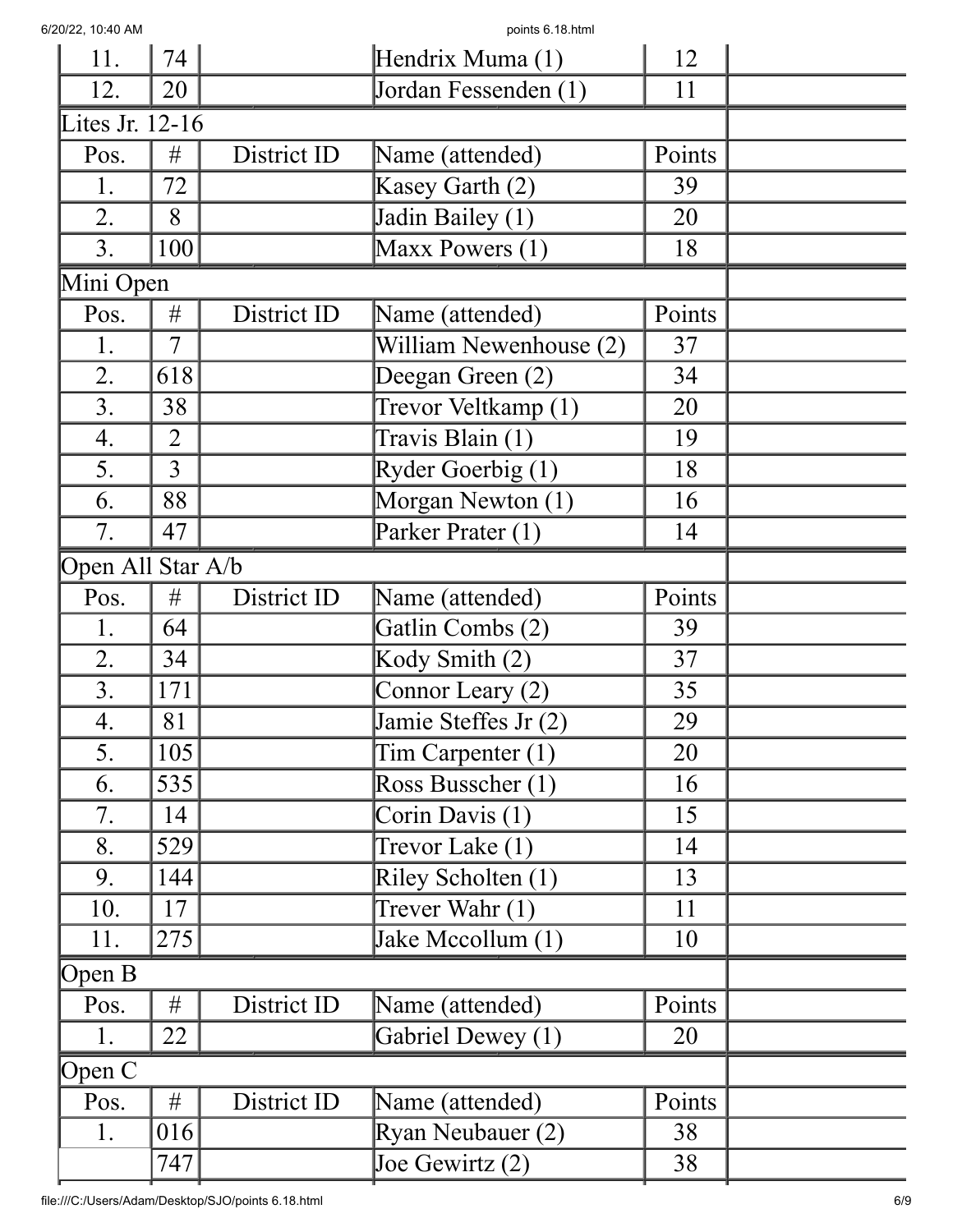| 3.                | 24             |             | Evan Brown $(2)$                      | 35     |  |
|-------------------|----------------|-------------|---------------------------------------|--------|--|
| 4.                | 792            |             | Quinton Childs (2)                    | 31     |  |
| 5.                | 69             |             | Denver Steinbach (2)                  | 28     |  |
|                   | 6              |             | Gabriel Zwinger (2)                   | 28     |  |
| 7.                | 424            |             | Jeffrey Anderson (1)                  | 17     |  |
| 8.                | 17             |             | Hunter Peer (1)                       | 16     |  |
|                   | 22m            |             | $\overline{\text{John} }$ Quinton (1) | 16     |  |
| 10.               | 20             |             | Jordan Fessenden (1)                  | 15     |  |
| 11.               | 329            |             | Ben Vanroekel (1)                     | 13     |  |
| 12.               | 115            |             | Eddie Whisler (1)                     | 12     |  |
| Super Mini        |                |             |                                       |        |  |
| Pos.              | #              | District ID | Name (attended)                       | Points |  |
| 1.                | 411            |             | Krue Semlow (2)                       | 39     |  |
| 2.                | 11             |             | Colt Bonstell (2)                     | 37     |  |
| 3.                | 563            |             | Joey Witherspoon $(2)$                | 35     |  |
| 4.                | 623            |             | <b>Austin Vandiver (2)</b>            | 33     |  |
| 5.                | 5              |             | James Smith (2)                       | 31     |  |
| 6.                | 23             |             | Easton Sizemore (2)                   | 28     |  |
| 7.                | 4              |             | Brody Miller (1)                      | 20     |  |
| 8.                | 32             |             | Scott Fessenden (1)                   | 14     |  |
| Trail 12-15       |                |             |                                       |        |  |
| Pos.              | #              | District ID | Name (attended)                       | Points |  |
| 1.                | 22             |             | Cole Votsch (2)                       | 40     |  |
| 2.                | 18             |             | Zoey Smith (2)                        | 37     |  |
| 3.                | 45             |             | Westen Bouwkamp (2)                   | 35     |  |
| 4.                | 365            |             | Jacob Whipple Jr (2)                  | 32     |  |
| 5.                | 199            |             | Jett Jackson (1)                      | 19     |  |
| 6.                | 31             |             | Hunter Carlson (1)                    | 17     |  |
| <b>Trail 4-11</b> |                |             |                                       |        |  |
| Pos.              | #              | District ID | Name (attended)                       | Points |  |
| 1.                | 10             |             | Jace Bowen (2)                        | 39     |  |
| 2.                | 22             |             | Kylan Luther $(2)$                    | 36     |  |
| 3.                | 616            |             | Joelle Rodriguez (2)                  | 34     |  |
|                   | 118            |             | Weston Vanloo (2)                     | 34     |  |
| 5.                | 14             |             | Zachary Huffman (2)                   | 27     |  |
| 6.                | $\overline{2}$ |             | Travis Blain (1)                      | 20     |  |
|                   |                |             |                                       |        |  |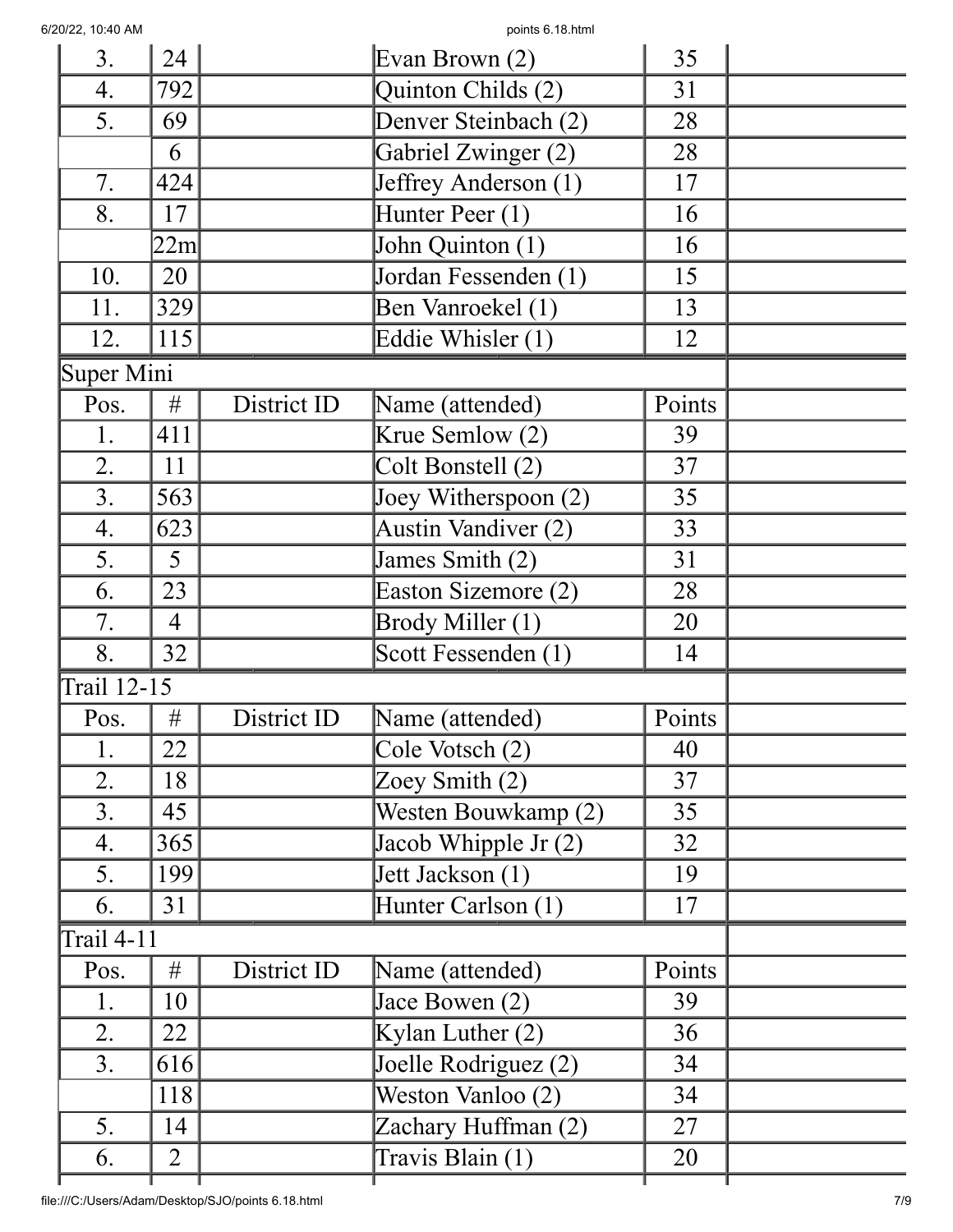| 6/20/22, 10:40 AM |  |
|-------------------|--|
|                   |  |

points 6.18 html

| 20122, TU.40 AIVI |                |             |                          |        |  |
|-------------------|----------------|-------------|--------------------------|--------|--|
| 7.                | 29             |             | Hudson Vandenbrink (1)   | 17     |  |
| 8.                | 313            |             | Peyton Farkas (1)        | 15     |  |
| 9.                | 113            |             | Korben Kenny (1)         | 14     |  |
| 10.               | 28             |             | Landon Huffman (2)       | 13     |  |
| Girls $7-15$      |                |             |                          |        |  |
| Pos.              | #              | District ID | Name (attended)          | Points |  |
| 1.                | 18             |             | Zoey Smith (2)           | 40     |  |
| 2.                | 13             |             | Emma Eichholtz (2)       | 37     |  |
| 3.                | 642            |             | Ryder Carlon (2)         | 32     |  |
| 4.                | 720            |             | Calyn Green (2)          | 30     |  |
| 5.                | 313            |             | Natalie Wright (2)       | 29     |  |
| 6.                | 623            |             | Rylee Howell $(2)$       | 28     |  |
| 7.                | 70             |             | Makenna Vandenbrink (1)  | 19     |  |
| 8.                | 4              |             | Mackenzie Miller (1)     | 18     |  |
| 9.                | 17             |             | Keiauna Rhoades (1)      | 17     |  |
| 10.               | 77             |             | Alissa Hancock (1)       | 14     |  |
| Women 12 & Up     |                |             |                          |        |  |
| Pos.              | #              | District ID | Name (attended)          | Points |  |
| 1.                | 077            |             | Meya Stevens-hancock (2) | 39     |  |
| 2.                | 6              |             | Carlie Pranger (2)       | 20     |  |
| 65 10-11          |                |             |                          |        |  |
| Pos.              | #              | District ID | Name (attended)          | Points |  |
| 1.                | 17             |             | Keiauna Rhoades (1)      | 20     |  |
|                   | $\overline{4}$ |             | Mackenzie Miller (1)     | 20     |  |
| 3.                | 10             |             | Jace Bowen (1)           | 19     |  |
| Vet C             |                |             |                          |        |  |
| Pos.              | #              | District ID | Name (attended)          | Points |  |
| 1.                | 126            |             | Dylan Fleenor $(2)$      | 39     |  |
| 2.                | 167            |             | Brian Playter (2)        | 34     |  |
| 3.                | 11             |             | Nick Bonstell (2)        | 32     |  |
| 4.                | 115            |             | <b>Brock Howard (2)</b>  | 30     |  |
| 5.                | 52             |             | Scott Wahr (1)           | 20     |  |
| 6.                | 63             |             | Cade Van Eyk (1)         | 19     |  |
| 7.                | 59             |             | Dale Ferguson (1)        | 18     |  |
| 8.                | $\overline{2}$ |             | Colon Dehaan (1)         | 17     |  |
| 9.                | 028            |             | Matthew Robinson (1)     | 15     |  |
|                   |                |             |                          |        |  |